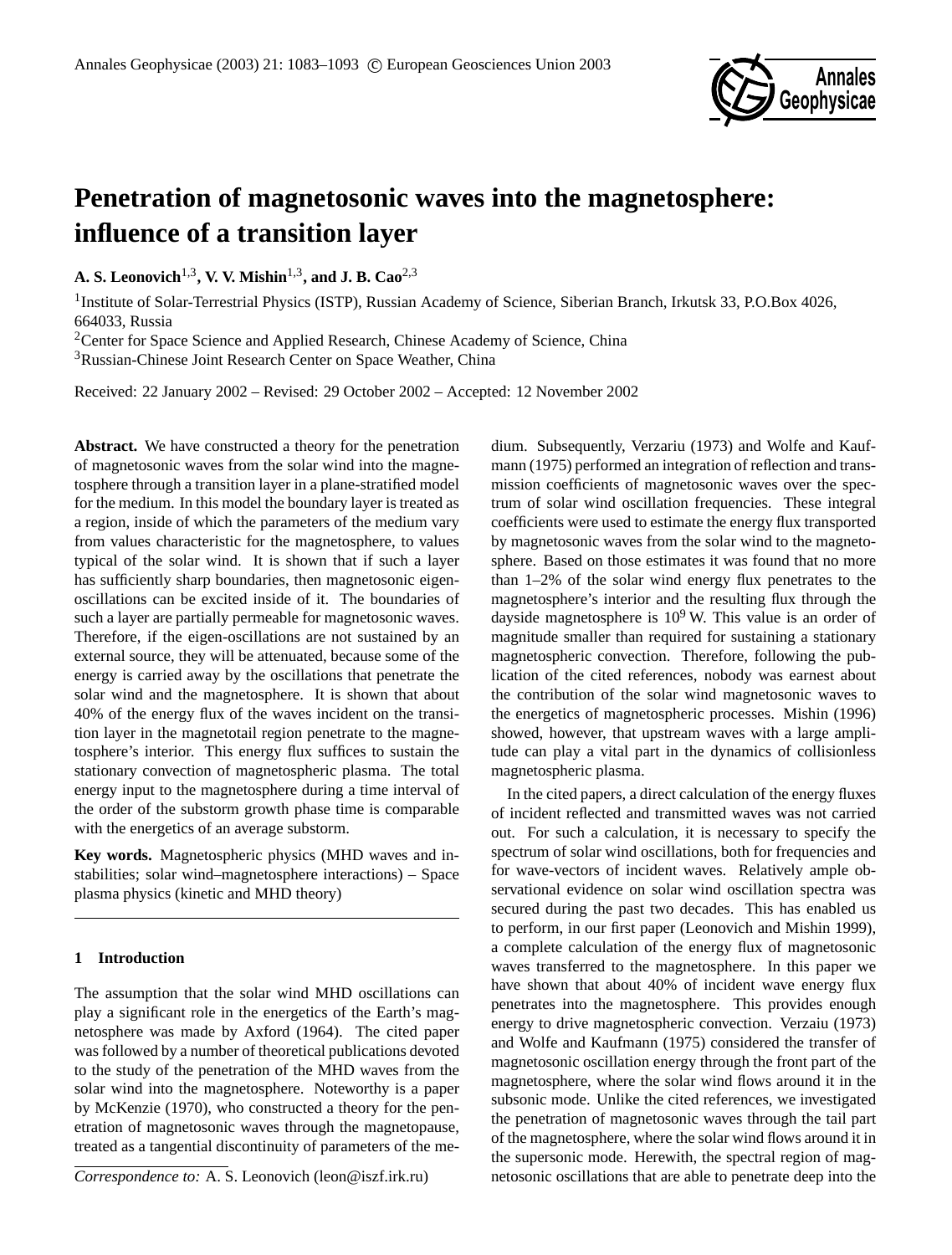magnetosphere is considerably extended.

However, all of the cited references used the model of the medium in which the magnetosphere and the solar wind are separated by a common sharp boundary. Papers by McKenzie (1970), Verzariu (1973), Wolfe and Kaufmann (1975), Leonovich and Mishin (1999) used a model with one sharp boundary as well. In fact, between the magnetosphere and the solar wind there is a relatively wide boundary layer. There is the magnetosheath, the region between the magnetopause and the bow shock. In addition, under the magnetopause there is also a boundary layer which, in its morphological characteristics, is divided into the low-latitude boundary layer (LLBL) and the high-latitude boundary layer (HLBL). In this paper we consider the problem of the propagation of fast magnetosonic waves from the solar wind to the magnetosphere through a boundary layer. The model of the medium used for this purpose corresponds to a greater extent to the structure of the nightside HLBL in the tail part of the magnetosphere. We hope, however, that results obtained in this study can also be used in a qualitative analysis of the process of penetration of magnetosonic waves in some regions of the dayside part of the magnetosphere at a relatively large distance from the subsolar point.

For the sake of simplicity, it will be assumed that the boundary layer has two sharp boundaries. Such a structure of the boundary layer is in fact observed from time to time in the magnetosphere (Akasofu et al., 1973; Skopke and Paschmann, 1978). A similar model of the boundary layer was used in analyses of the Kelvin-Helmholtz instability at the magnetopause (Yumoto and Saito, 1980; Lee et al., 1981; Farrugia et al., 2000) and of the structure of magnetosound waveguide eigen-oscillations in the outer magnetosphere (Mann et al., 1999).

It should be noted that most often the inner boundary of the boundary layer is more diffuse when compared with the outer boundary. The structure of the MHD oscillation field in the boundary layer with a smoothly varying structure was analyzed in detail by De Keyser et al. (1999), De Keyser and Gadez (2001), Rezeau and Belmont (2001), and Belmont and Rezeau (2001). It was shown that these oscillations can trigger the field line reconnection process at the magnetopause (Rezeau and Belmont, 2001; Belmont and Rezeau, 2001). The amplitude of such Alfvén oscillations, with the typical parameters of the moderately disturbed magnetosphere, can exceed the amplitude of magnetosonic waves that excite them (Leonovich, 2001a). However, the presence of these resonance Alfvén oscillations has a relatively small influence on the structure of magnetosonic waves. The reason is that only a small part of the energy flux of magnetosonic waves goes into the excitation of Alfvén oscillations. Consequently, when investigating the transfer process of the energy flux of magnetosonic waves through the magnetopause, the presence of Alfvén resonances in the transition layer can be neglected. In this paper we use the model of the medium in which such a resonance interaction is absent.

In this paper we consider the process of wave energy transport from the solar wind to the magnetosphere by fast magnetosonic waves. The model of the boundary layer with two sharp boundaries used in this study leads to a somewhat larger (compared to models of the medium with a smooth transition layer, Leonovich, 2001b) reflection coefficient of magnetosonic waves from the boundary layer to the solar wind. For that reason, our values of the energy flux of these waves from the solar wind to the magnetosphere can be regarded as a lower bound. Furthermore, when integrating the energy fluxes over the spectrum of magnetosonic waves incident on the magnetosphere from the solar wind, we allowed for the presence of "transparency windows" in regions of variations of their frequency and wave vector. The "transparency window" are such ranges of variation of frequencies and wave vectors, that in each of the layers considered here the magnetosonic waves can propagate freely in the direction of a normal to their boundaries.

This paper is organized as follows; in Sect. 2, the model of the medium is described, and a matching of solutions of the MHD equations representing magnetosonic waves in the solar wind, the transition layer and the magnetosphere is performed. Eigenmodes of magnetosonic oscillations of the transition layer are investigated in Sect. 3. In Sect. 4, we investigate the dispersion equation of magnetosonic waves and determine the ranges of frequency and wave-vector variation which form "transparency windows" for these waves in the solar wind and in the magnetosphere. Section 5 presents the expressions for the energy flux of magnetosonic waves that are amenable to a numerical integration over oscillation spectra. In Sect. 6, a numerical integration of energy fluxes over the spectrum of waves incident on the transition layer is performed using a model spectral function, and the results obtained are discussed. The main results of this study are summarized in the Conclusions.

# **2 Model of the medium, and matching of solutions of the MHD equations**

We now choose a plane-stratified model of the medium (Fig. 1) that assumes a transition layer of a thickness  $\Delta$  (region II in Fig. 1), separating the solar wind (region I) and the magnetosphere (region III). The assumption that layer II has two sharp boundaries implies that both its thickness  $\Delta$  and the wavelength of the oscillations under consideration, in the direction across the layer, must be much larger than the gyroradius of plasma ions  $\rho_i$ . As will be evident from subsequent calculations, these conditions are satisfied for the oscillations that we address here. The Cartesian system  $(x, y, z)$  will be chosen such that the axis  $z$  is directed normal to the transition layer boundaries ( $z = 0$  and  $z = \Delta$ ) into the magnetosphere, the axis x is directed along the geomagnetic field  $B<sup>III</sup>$ , and the axis y completes a right-handed coordinate system. In the designation of parameters of the medium the upper index  $i = I, II, III$  indicates the region number in accordance with Fig. 1.

Plasma and magnetic field parameters will be considered to be homogeneous in each of regions I–III and to change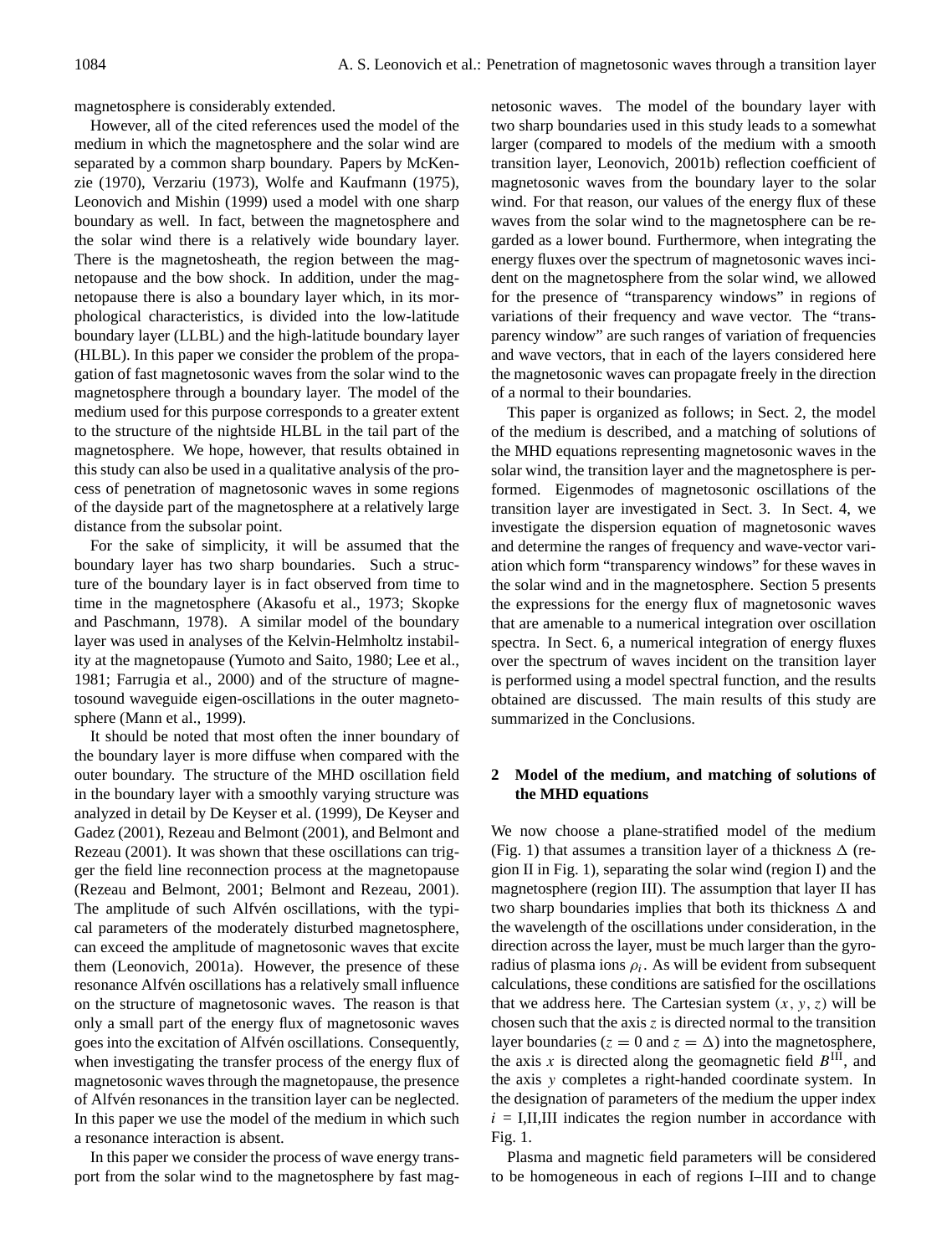

**Fig. 1.** Model of the medium and coordinate system. Roman numerals number the regions: I – solar wind, II – transition layer, III – magnetosphere. Arabic numerals number the waves: 1 – incident on the transition layer, 2 – reflected from the transition layer, 3 – transmitted to the magnetosphere, 4 – transmitted to the transition layer's interior, 5 – reflected inside the transition layer.

their values abruptly in passing through the boundaries  $z = 0$ and  $z = \Delta$ . For the sake of simplicity assume that the velocity vector  $v^i$  and the magnetic field vector  $B^i$  ( $i = I, II, III$ ) are directed along the axis  $x$ . Of course, this restricts the validity of our model of the medium to the region of the high-latitude boundary layer, which, however, occupies the main part of the surface of the nightside magnetosphere. Within the magnetosphere (*i* = III) the plasma is at rest  $v^{\text{III}} = 0$ , and in regions I and II it moves with the velocities  $v^I$  and  $v^{II}$ , so that  $v^{\text{I}} > v^{\text{II}}$ . The plasma dynamics in regions I–III will be described in an ideal MHD approximation. At steady state the law of conservation of total pressure follows from the MHD equations:

$$
P + \frac{B^2}{8\pi} = \text{const},\tag{1}
$$

where P is the gas kinetic pressure of the plasma, and  $B^2/8\pi$ is magnetic pressure.

Taking into consideration the homogeneity of undisturbed parameters of the medium, we shall seek the solutions of the initial system of MHD equations linearized with respect to the disturbance in the form of a Fourier harmonic

$$
\varphi = \tilde{\varphi} \exp \left[ -i\omega t + i\mathbf{k}_t \mathbf{r}_t + i k_z z \right],
$$

where  $\tilde{\varphi}$  is the amplitude of any one of the disturbed parameters,  $\omega$  is the oscillation frequency, and  $\mathbf{k}_t = (k_x, k_y)$  and  $k<sub>z</sub>$  are, respectively, the tangential and normal components of the wave vector (see Fig. 1). Three branches of MHD oscillations exist in each of the layers under consideration (see Anderson, 1963): Alfvén waves with the dispersion law

 $\bar{\omega}^{(i)}^2 = k_x^2 A^{(i)}^2$ , i = I,II,III, where  $A^{(i)} = B^{(i)} / \sqrt{4 \pi \rho^{(i)}}$  is the Alfvén velocity in layer  $i$ , fast and slow magnetosonic waves with the dispersion law

$$
\bar{\omega}^{(i)^4} - \bar{\omega}^{(i)^2} k^2 \left( A^{(i)^2} + S^{(i)^2} \right) + k^2 k_x^2 A^{(i)^2} S^{(i)^2} = 0, \qquad (2)
$$

where  $\bar{\omega}^{(i)} = \omega - k_x v^{(i)}$  is the oscillation frequency with the inclusion of the Doppler shift in a medium traveling with the velocity  $v^{(i)}$ ,  $k^2 = k_x^2 + k_y^2 + k_z^2$ , and  $S^{(i)} = \sqrt{\gamma P^{(i)}/\rho^{(i)}}$ is the sound velocity in layer  $i$ . Alfvén waves, according to their dispersion law, propagate strictly along the magnetic field **B** (i.e. in our model of the medium – along the axis x) and hence do not participate in the energy transfer along the axis z. In what follows, therefore, we will be examining only magnetosonic waves which can propagate along the axis z.

Consider the problem of the transmission of a magnetosonic wave from the solar wind to the magnetosphere through the transition layer. This problem, according to its statement, is quite analogous to the problem of the transmission of MHD waves from the magnetosphere to the ground through the ionosphere (see Greifinger, 1972; Leonovich and Mazur, 1991). From the solar wind the magnetosonic wave is incident on the transition layer (index 1 in Fig. 1) which is partially reflected into the solar wind (index 2) and partially penetrates into the transition layer (index 4). The wave that has penetrated the transition layer, in turn, penetrates partially to the magnetosphere's interior (index 3) and is partially reflected from the boundary  $z = 0$  (index 5). When the wave is incident on each of the boundaries, these boundaries change their shape depending on the structure of the incident and reflected waves. The matching conditions on each of the disturbed boundaries have the form (see McKenzie, 1970)

$$
\left\{ \tilde{P} + \frac{B^{(i)} \tilde{B}_x}{4\pi} \right\} = 0, \tag{3a}
$$

$$
\left\{\tilde{B}_z + B^{(i)}\frac{\partial \tilde{\xi}_z}{\partial x}\right\} = 0, \tag{3b}
$$

$$
\left\{\frac{\mathrm{d}\tilde{\xi}_z}{\mathrm{d}t} - \tilde{v}_z\right\} = 0\,,\tag{3c}
$$

where the braces identify an abrupt change in the enclosed quantities when passing through the disturbed boundary. Here,  $\tilde{P}$  is the disturbed gas kinetic pressure of the plasma,  $\tilde{B}_x$  is the longitudinal (along the undisturbed magnetic field **B**) component of the oscillation magnetic field,  $\tilde{\xi}_z$  is the normal component of plasma displacement in the wave, and  $\tilde{v}_z$ is the normal component of the disturbed velocity. Equations (3a) and (3b) follow directly from the linearized MHD equations when they are integrated across the disturbed boundary. Equation (3c) is defined by the assumption that, in passing through the boundary (tangential discontinuity), the tangential component of the wave vector is conserved, i.e. the oscillation of the boundary may be represented as

$$
\tilde{\xi}_z\Big|_{z=0,\Delta} = \eta \exp(i\mathbf{k}_t \mathbf{r}_t - i\omega t), \tag{4}
$$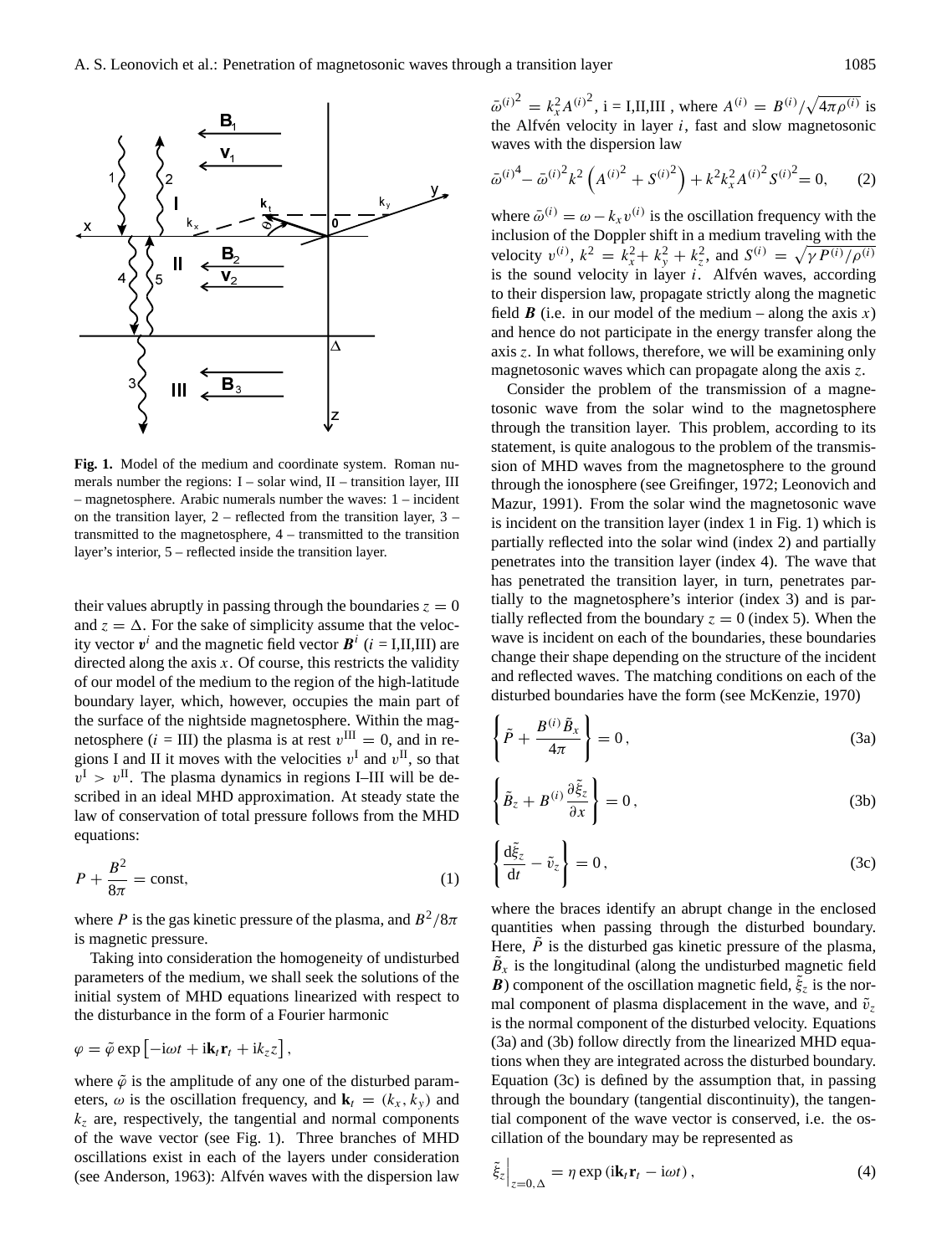where  $\eta$  is the oscillation amplitude of the boundary. Using Eq. (4) and eliminating from Eqs. (3) the oscillation amplitude of the boundary  $\eta$ , we obtain the following matching conditions on the boundary  $z = 0$ 

$$
\bar{\omega}^{\text{II}}(\tilde{v}_{z1} + \tilde{v}_{z2}) = \bar{\omega}^{\text{I}}(\tilde{v}_{z4} + \tilde{v}_{z5}), \tag{5a}
$$

$$
B^{II}(\tilde{B}_{z1} + \tilde{B}_{z2}) = B^{I}(\tilde{B}_{z4} + \tilde{B}_{z5}),
$$
 (5b)

$$
\tilde{P}_1 + \tilde{P}_2 + B^{\mathrm{T}} \frac{\tilde{B}_{x1} + \tilde{B}_{x2}}{4\pi} = \tilde{P}_4 + \tilde{P}_5 + B^{\mathrm{T}} \frac{\tilde{B}_{x4} + \tilde{B}_{x5}}{4\pi}, \text{ (5c)}
$$

and on the boundary  $z = \Delta$ 

$$
\bar{\omega}^{\text{III}}(\tilde{v}_{z4}e^{ik_z^{\text{II}}\Delta} + \tilde{v}_{z5}e^{-ik_z^{\text{II}}\Delta}) = \bar{\omega}^{\text{II}}\tilde{v}_{z3}e^{ik_z^{\text{III}}\Delta},\tag{5d}
$$

$$
B^{III}(\tilde{B}_{z4}e^{ik_z^{II}\Delta} + \tilde{B}_{z5}e^{-ik_z^{II}\Delta}) = B^{II}\tilde{B}_{z3}e^{ik_z^{III}\Delta},
$$
 (5e)

$$
\left(\tilde{P}_4 + B^{\mathrm{II}}\frac{\tilde{B}_{x4}}{4\pi}\right) e^{ik_z^{\mathrm{II}}\Delta} + \left(\tilde{P}_5 + B^{\mathrm{II}}\frac{\tilde{B}_{x5}}{4\pi}\right) e^{-ik_z^{\mathrm{II}}\Delta}
$$
\n
$$
= \left(\tilde{P}_3 + B^{\mathrm{III}}\frac{\tilde{B}_{x3}}{4\pi}\right) e^{ik_z^{\mathrm{III}}\Delta}.
$$
\n(5f)

Here, subscripts 1–5 number the wave parameters, in accordance with the wave indices in Fig. 1. In Eqs. (5d–5f), the component of the wave vector  $k_z^{(i)}$  now has the superscript index i, corresponding to the layer number  $i = I-III$ , because at the specified  $\omega$  and  $\mathbf{k}_t$ , one may express  $k_z$  from the dispersion Eq. (2)

$$
k_{z}^{(i)^{2}} = -k_{t}^{2} + \frac{\bar{\omega}^{(i)^{4}}}{\left(\bar{\omega}^{(i)^{2}} - k_{x}^{2} c_{s}^{(i)^{2}}\right) a_{s}^{(i)^{2}}},\tag{6}
$$

where the designations  $a_s^{(i)} = \sqrt{A^{(i)}^2 + S^{(i)}^2}$  and  $c_s^{(i)} =$  $A^{(i)}S^{(i)}/a_s^{(i)}$  are introduced. Deciding between the signs of  $k_z^{(i)}$  in Eqs. (5d–5f) is determined by the condition  $k_z^{(i)} > 0$ . From the disturbed equations of ideal MHD, we have (see McKenzie, 1970)

$$
k_z^{(i)}\left(P^{(i)} + B^{(i)}\frac{\tilde{B}_x}{4\pi}\right) = \frac{\tilde{\omega}^{(i)^2} - k_x^2 A^{(i)^2}}{\tilde{\omega}^{(i)}} \rho^{(i)} v_z^{(i)}.
$$

Substitution of this relationship into (5) transforms Eqs. (5a), (5c), (5d) and (5f) to a system of equations closed with respect to  $\tilde{v}_z$ . It can give the relationships

$$
\tilde{v}_{z2} = R\tilde{v}_{z1}, \qquad \qquad \tilde{v}_{z3} = T\tilde{v}_{z1}, \qquad (7)
$$

where it is designated

$$
R = \frac{(1 - Z_1 Z_2) \cos k_z^{\text{II}} \Delta + i(Z_1 - Z_2) \sin k_z^{\text{II}} \Delta}{(1 + Z_1 Z_2) \cos k_z^{\text{II}} \Delta - i(Z_1 + Z_2) \sin k_z^{\text{II}} \Delta},
$$
(8)

$$
T = \frac{\bar{\omega}^{\text{III}}}{\bar{\omega}^{\text{I}}} \frac{2 \exp(-ik_z^{\text{III}} \Delta)}{(1 + Z_1 Z_2) \cos k_z^{\text{II}} \Delta - i(Z_1 + Z_2) \sin k_z^{\text{II}} \Delta},\qquad(9)
$$

$$
Z_1 = \frac{\rho^{\text{II}}}{\rho^{\text{I}}} \frac{k_z^{\text{I}}}{k_z^{\text{II}}} \frac{\bar{\omega}^{\text{II}^2} - k_x^2 A^{\text{II}^2}}{\bar{\omega}^{\text{I}^2} - k_x^2 A^{\text{I}^2}},
$$

$$
Z_2 = \frac{\rho^{\text{III}}}{\rho^{\text{II}}} \frac{k_z^{\text{II}}}{k_z^{\text{III}}} \frac{\bar{\omega}^{\text{III}^2} - k_x^2 A^{\text{III}^2}}{\bar{\omega}^{\text{II}^2} - k_x^2 A^{\text{II}^2}}.
$$

Here,  $R$  and  $T$ , according to the system of notation used by McKenzie (1970) and Verzariu (1973), are said to be the reflection and transmission coefficients of the wave. In the limit  $\Delta = 0$  the expressions (8) and (9) go over into corresponding expressions in the absence of the transition layer (McKenzie, 1970). When  $v^{(i)} = 0$  and  $B^{(i)} = 0$ , the expressions (8) and (9) give the reflection and transmission coefficients of sound through a plane transition layer (see Brekhovskikh, 1980).

One can see that the coefficients  $R$  and  $T$  turn out to be modulated with a change in the frequency  $\omega$  and the tangential wave vector  $k_t$ . This is attributable to the presence of magnetosonic eigen-oscillations of the transition layer.

## **3 Eigenmodes of the transition layer**

The dispersion equation for the eigenmodes of the transition layer may be obtained by modifying the originally formulated problem in such a way that no wave incident on the transition layer from the solar wind is present. This can also be achieved through a limiting transition  $R \to \infty$  and  $T \to \infty$ , i.e. by making the denominator in the expressions (8) and (9) vanish. The dispersion equation for eigenmodes has the form

$$
\tan k_z^{\text{II}} \Delta = -i \frac{(1 + Z_1 Z_2)}{(Z_1 + Z_2)} \equiv -iZ. \tag{10}
$$

A general solution of this equation can be found numerically. This does not come within the province of the problem formulated in this paper, however. For the purposes of illustration we will therefore limit ourselves to a simple particular case  $k_t = 0$ , when the solution of Eq. (10) can be obtained analytically. In this case  $Z_1 = (\rho^{\text{II}}/\rho^{\text{I}})(a_s^{\text{II}}/a_s^{\text{I}})$ and  $Z_2 = (\rho^{\text{III}}/\rho^{\text{II}})(a_s^{\text{III}}/a_s^{\text{II}})$  are independent on  $\omega$ , and  $k_{zn}^{\text{II}} = \bar{\omega}_n/a_s^{\text{II}}$ , where  $\bar{\omega}_n$  is the frequency of the eigenharmonic of the oscillations. The solution of Eq. (10) then has the form

$$
\text{Re}\bar{\omega}_n = \frac{\pi}{2} \frac{a_s^{\text{II}}}{\Delta} n, \qquad \text{Im}\bar{\omega}_n = \frac{a_s^{\text{II}}}{2\Delta} \ln \frac{|1 - Z|}{1 + Z}, \qquad (11)
$$

where  $n = 1, 2, \ldots$  is the eigenharmonic number. The solution of Eq. (11) exists when  $Z < 1$ , only for even harmonics of the eigen-oscillations ( $n = 2k, k = 1, 2, ...$ ), and when  $Z > 1$ , only for odd harmonics  $(n = 2k - 1)$ ,  $k = 1, 2, \ldots$ ). It is evident from Eq. (11) that Im $\bar{\omega}_n \leq 0$ for all harmonics of the eigen-oscillations. This means that the eigenmodes are attenuated. Physically, this attenuation is caused by a partial penetration of the oscillations into the solar wind and into the magnetosphere. Of course, this process can also be treated from a different standpoint. Since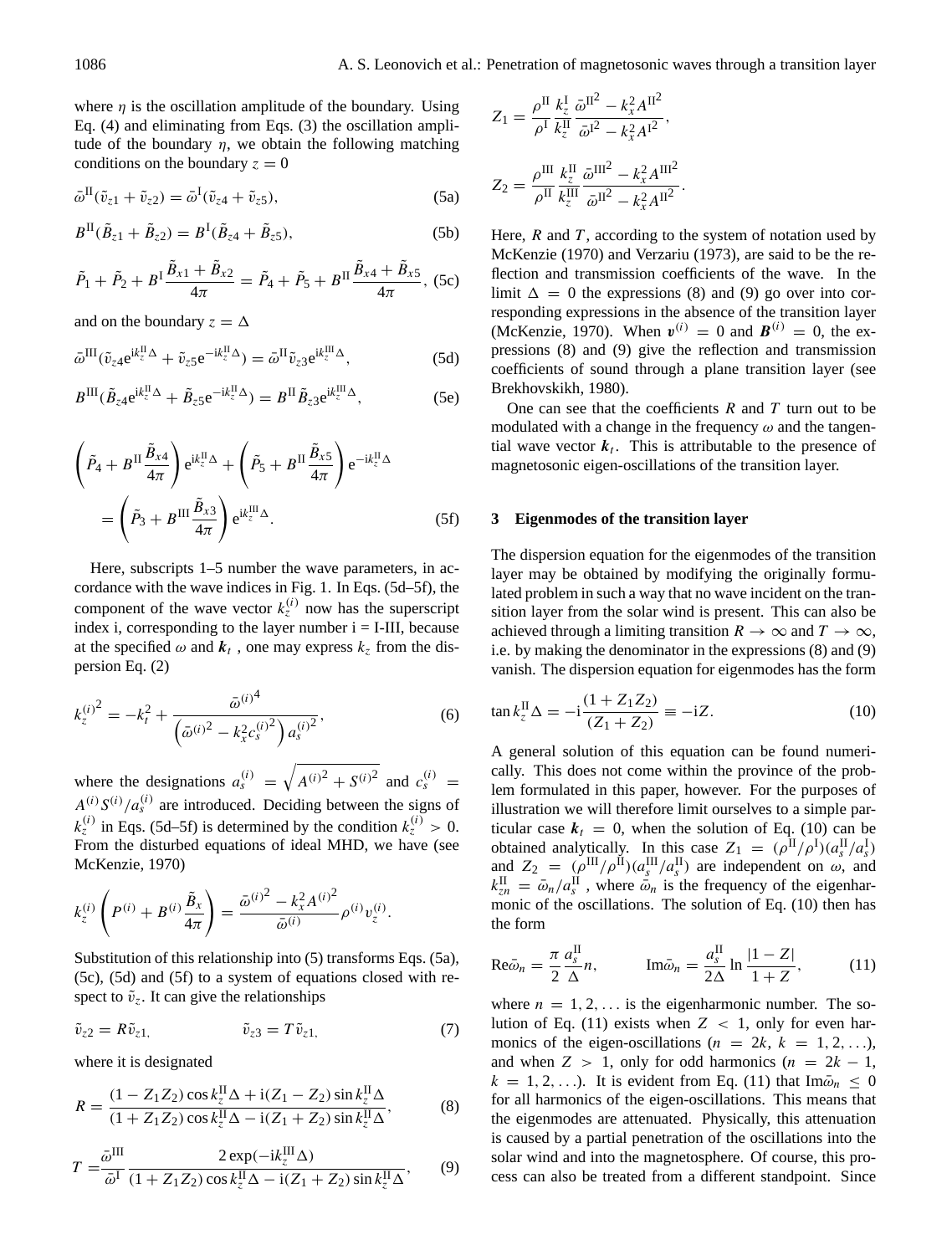the boundaries of the boundary layer are partially permeable, the eigen-oscillations inside the layer can be excited by magnetosonic waves incident on it from the outside. Of special interest is the analysis of the behaviour of the function  $k_z^2$ ( $\mathbf{k}_t$ ,  $\bar{\omega}^{(i)}$ ) when calculating the wave energy flux from the solar wind to the magnetosphere. The presence of "transparency windows" in the domains of definition of  $\omega$  and  $k_t$ has a substantial influence upon the magnitude of integral energy flux.

When  $k_t$  increases, both the solar wind and the magnetosphere become opaque for the waves under consideration, and then  $\text{Im}\bar{\omega}_n = 0$ , i.e. the transition layer becomes an ideal waveguide. The opacity condition for regions I and III has the form  $k_z^{12}$  $\int_{z}^{12} (\boldsymbol{k}_t, \bar{\omega}^{\mathrm{I}}) < 0$  and  $k_z^{\mathrm{III}}(\boldsymbol{k}_t, \bar{\omega}^{\mathrm{III}}) < 0$ , respectively.

# **4** The function  $k_z^2(\mathbf{k}_t, \bar{\omega}^{(i)})$

The function  $k_z^2(\mathbf{k}_t, \bar{\omega}^{(i)})$  exhibits the simplest behaviour in a non-moving medium, the magnetosphere. Let the vector  $k_t$  be described in a polar coordinate system  $k_t = (k_t, \theta)$ , where  $k_t = \sqrt{k_x^2 + k_y^2}$  is the modulus of the tangential wave vector, and  $\theta$  is the angle counted off from the axis  $k_x$  in the same manner as shown in Fig. 1. Equation (6) may then be represented as

$$
k_z^2 = -k_t^2 + \frac{\bar{\omega}^4}{(\bar{\omega}^2 - k_t^2 c_s^2 \cos^2 \theta) a_s^2},\tag{12}
$$

where, for simplicity sake, the superscripts designating the layer parameters, are omitted. It is apparent from Eq. (12) that  $|k_z^2| = \infty$  when  $k_t = |\omega/c_s \cos \theta|$ . Furthermore, at a fixed  $\theta$  there exist two points

$$
\tilde{k}_{t}^{(1,2)} = \frac{\omega}{\sqrt{2}c_{s}|\cos\theta|} \left[ 1 \pm \sqrt{1 - 4\frac{c_{s}^{2}}{a_{s}^{2}}\cos^{2}\theta} \right]^{1/2},
$$
 (13)

where  $k_z^2 = 0$ . The "-" sign here corresponds to the superscript "(1)" of  $\tilde{k}_t^{(1,2)}$ , and the "+" sign corresponds to the index "(2)". When  $k_t = 0$  we have  $k_z^2 = \omega^2 / a_s^2$ , and when  $k_t \to \infty$  we have  $k_z^2 = -k_t^2$ . Figure 2a presents the general form of the function  $k_z^2$  depending on  $k_t$  at fixed  $\omega$  and  $\theta$ . One can see that two intervals exist for magnetosonic waves,  $0 \le k_t \le \tilde{k}_t^{(1)}$  and  $\tilde{k}_t^{(2)} \le k_t \le |\omega/c_s \cos \theta|$  for which  $k_z^2 > 0$ . The first of them is for fast magnetosonic waves, and the second is for slow magnetosonic waves. For characteristic values of magnetospheric parameters,  $a_s \gg c_s$ , and the width of the first interval  $\Delta k_t^{(1)} \sim \omega/a_s$  is much larger than the second one,  $\Delta k_t^{(2)} \sim |\omega c_s \cos \theta / a_s^2|$ .

In a medium in motion, the behaviour of  $k_z^2$  is more complicated. Equation (12) in this case has two singular points

$$
\bar{k}_t^{(1,2)} = \frac{\omega}{(v^{(i)} \pm c_s) |\cos \theta|},
$$

where  $|k_z^2| = \infty$ . The superscript "(1)" of  $\bar{k}_t^{(1,2)}$  corresponds to the "+" sign, and the index "(2)" corresponds to



**Fig. 2.** The upper plot (a) presents the behaviour of  $k_z^2$  in the magnetosphere at any values of  $\theta$  and  $\omega$ . The points are numbered: 1 –  $k_t = \tilde{k}_t^{(1)}$ ,  $2 - k_t = \tilde{k}_t^{(2)}$ ,  $3 - k_t = |\omega/c_s^{(3)} \cos \theta|$ . In a medium in motion, this plot corresponds to the sector  $\theta^* \leq \theta \leq \pi - \theta^*$ , and the points are numbered:  $1 - k_t = k_t^{(1)}$ ,  $2 - k_t = k_t^{(3)}$ ,  $3 - k_t = \bar{k}_t^{(1)}$ . The lower plot (b) presents the behaviour of  $k_z^2$  in a medium in motion in the sector  $0 \le \theta \le \theta^*$ . The points are numbered: 1 –  $k_t = k_t^{(1)}, 2 - k_t = k_t^{(3)}, 3 - k_t = \bar{k}_t^{(1)}, 4 - k_t = \bar{k}_t^{(2)}, 5 - k_t = k_t^{(4)},$  $6 - k_t = k_t^{(2)}$ .

the "–" sign in the denominator of this expression. In addition, Eq. (12) has four points

$$
k_t^{(m)} = \frac{\omega \tilde{k}_t^{(1,2)}}{\tilde{k}_t^{(1,2)} v^{(i)} \cos \theta \pm \omega}, \qquad m = 1, 2, 3, 4,
$$
 (14)

where  $k_z^2 = 0$ . The roots in Eq. (14) are numbered as follows. The superscript  $m = 1$  corresponds to  $\tilde{k}_t^{(2)}$  in the numerator and to the "+" sign in the denominator of Eq. (14),  $m = 2$  to  $\tilde{k}_{t}^{(2)}$  in the numerator and to the "-" sign in the denominator,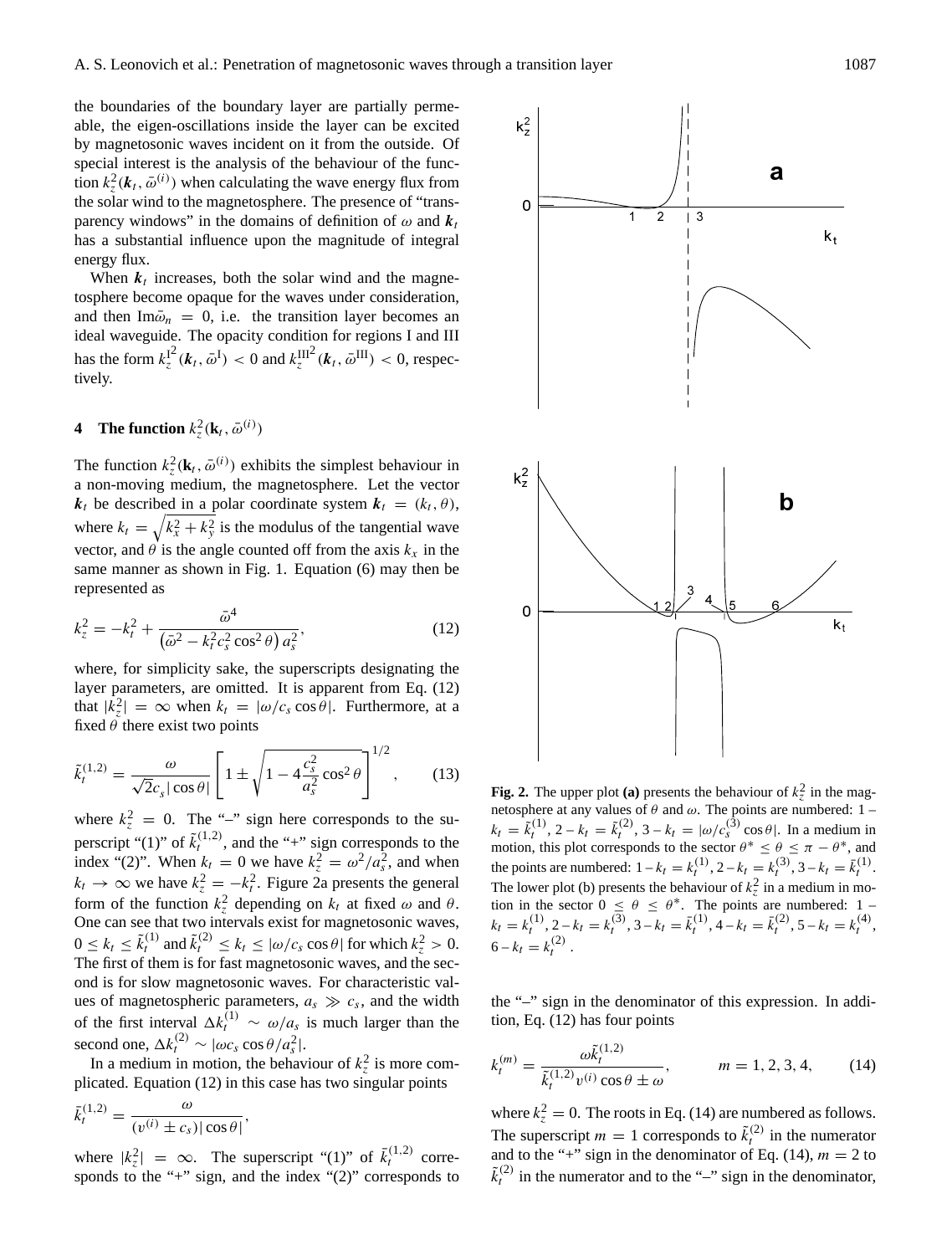$m = 3$  to  $\tilde{k}_t^{(1)}$  and to "+", and  $m = 4$  corresponds to  $\tilde{k}_t^{(1)}$  and to "-". Here,  $\tilde{k}_t^{(1,2)}$  is defined by the expression analogous to Eq. (13), with the difference that  $a_s$  and  $c_s$  correspond to parameters of the medium under consideration (the solar wind and the transition layer).

When 
$$
k_t = 0
$$
 we have  $k_z^2 = \omega^2/a_s^2$ , and when  $k_t \to \infty$   

$$
k_z^2 \cong k_t^2 \frac{c_s^2 - v^2(1 - v^2 \cos^2 \theta/a_s^2)}{v^2 - c_s^2}.
$$

The behaviour of  $k_z^2$  when  $k_t \to \infty$  depends on the direction  $k_t$ , i.e. on the value of the angle  $\theta$ . When  $|\cos \theta|$  >  $|\cos \theta^*| \equiv (a_s^{(i)}/v^{(i)}) \sqrt{1 - (c_s^{(i)}/v^{(i)})^2}$  we have  $k_z^2 > 0$  (assuming  $c_s^{(i)} < v^{(i)}$ , and  $k_z^2 < 0$  when  $|\cos \theta| < |\cos \theta^*|$ . The general form of the function  $k_z^2$  depending on  $k_t$  when  $\theta < \theta^*$  is presented in Fig. 2b. There are two intervals for fast magnetosonic waves  $0 \leq k_t \leq k_t^{(1)}$  and  $k_t^{(2)} \leq k_t$ , and t two intervals for slow magnetosonic waves  $k_t^{(3)} \le k_t \le \bar{k}_t^{(1)}$  and  $\bar{k}_t^{(2)} \le k_t \le k_t^{(4)}$  for which  $k_z^2 > 0$ .

When  $\theta^* \leq \theta \leq \pi - \theta^*$  the second intervals for fast and slow magnetosonic waves disappear, and the general form of the function  $k_z^2$  is qualitatively of the same form as in Fig. 2a. In this case the interval for fast magnetosonic waves lies in the range  $0 \leq k_t \leq k_t^{(1)}$ , and for slow magnetosonic waves it lies in the range  $k_t^{(3)} \leq k_t \leq \bar{k}_t^{(1)}$ . As in the magnetosphere, the width of the intervals for fast magnetosonic waves is much larger compared with slow magnetosonic waves. If  $\pi \ge \theta \ge \pi - \theta^*$ , then  $k_z^2 > 0$  for any  $k_t \ge 0$  and the interval for slow magnetosonic waves disappears completely, and fast magnetosonic waves can propagate in the entire range  $0 \leq k_t < \infty$ .

One further remark refers to the stability of the concerned oscillations on the separation boundaries of the layers. If the oscillation is unstable, its frequency is a complex one  $\omega = \omega_r + i\omega_i$ ,  $\omega_i > 0$ . It is easy to check that for the oscillations with real values of  $k_t^2 > 0$  considered in this study, the solution of Eq. (2) has complex values of  $\omega$  only for waves for which  $k_z^2 \, < \, k_t^2 \left( 4c_s^2 \cos \theta / a_s^2 - 1 \right)$ . When  $a_s^2 \, \gg \, c_s^2$ , which is assumed valid in the solar wind region, this leads to the condition  $k_z^2 < 0$ . In this paper we consider only the waves that propagate freely in the solar wind along the axis z. For such waves  $k_z^2 > 0$  and, hence, they are stable and are not enhanced on the separation boundaries of the layers as they propagate from the solar wind to the magnetosphere.

## **5 Magnetosonic wave energy flux and model of the spectral function**

The energy flux density is a quadratic function of the wave amplitude. For its normal component, we use the following expression

$$
\tilde{f}_z = \rho \frac{\omega (\bar{\omega}^2 - k_x^2 A^2)}{\bar{\omega}^2 k_z} |\tilde{v}_z|^2
$$
\n(15)

obtained in a paper by McKenzie (1970), where it was shown that when the wave is incident on the sharp boundary, the law of conservation of total energy flux holds. In Appendix A, it is shown that the same law of conservation of total energy flux is also true for the problem of the wave incident on the transition layer, i.e. the equality holds:

$$
\tilde{f}_{z3} = \tilde{f}_{z1} + \tilde{f}_{z2},
$$

where subscripts 1, 2, 3 number the incident reflected and transmitted waves, in accordance with Fig. 1.

For an integration over the spectrum, let  $\tilde{f}_z$  be expressed in terms of the disturbed density amplitude related to the disturbed velocity amplitude by the following relationship (Anderson, 1963)

$$
\tilde{v}_z = \frac{\bar{\omega}^3}{k^2} \frac{k_z}{\bar{\omega}^2 - k_x^2 A^2} \frac{\tilde{\rho}}{\rho}.
$$
\n(16)

From Eq. (15) we then have

$$
\tilde{f}_z = \frac{\omega \bar{\omega}^4}{k^4} \frac{k_z}{\bar{\omega}^2 - k_x^2 A^2} \frac{|\tilde{\rho}|^2}{\rho}.
$$
\n(17)

At the finite value of  $\tilde{\rho}^2$  the expression (17) has no singularities for magnetosonic waves for which  $k_z^2 > 0$ .

Based on the fact that the width of the intervals of  $k_t$  for fast magnetosonic waves with  $k_z^2 > 0$  is much larger compared with those of slow magnetosonic waves, the contribution of slow magnetosonic oscillations will be neglected in what follows when calculating the energy flux density.

The characteristic form of the function  $\tilde{f}_{zj}$  ( $j = 1, 2, 3$ ) when  $\theta = 0$  versus  $k_t$  is plotted in Fig. 3. These plots are calculated on the basis of a model of the medium presented in Section 6 of this paper. In this case we have two intervals of  $k_t$  for fast magnetosonic waves with  $k_z^2 > 0$  in the solar wind and one interval in the magnetosphere. The relationship between the incident wave amplitude and the amplitude of the transmitted and reflected waves is given by the expressions (7), (8), (9) and (16). Two cases are considered. One refers to the wave incident on the solar wind-magnetosphere interface in the absence of the transition layer ( $\Delta = 0$ ). One can see that in the "transparency window" of the magnetosphere about 70% of the incident wave energy flux penetrates to its interior. The second case refers to the wave incident on the transition layer  $\Delta = 10^4$  km in thickness. Energy flux densities of the transmitted and reflected waves become modulated in accordance with the modulation of the coefficients  $R$  and T. In the second interval of  $k_t$  for fast magnetosonic waves with  $k_z^2 > 0$  in the solar wind, the modulation is lacking, because at given values of  $\omega$  and  $\theta$  the magnetosphere turns out to be opaque for the waves under consideration, and they are totally reflected. Energy flux maxima of the transmitted and reflected waves in this case coincide with the magnitude of these fluxes in the absence of the transition layer.

The expression (17) is written for the energy flux density of the wave with a given frequency  $\omega$  and a wave vector  $k_t$ . To determine the total energy density of the waves, it is necessary to perform an inverse Fourier transform of Eq. (17) over the entire spectrum of frequencies and wave vectors of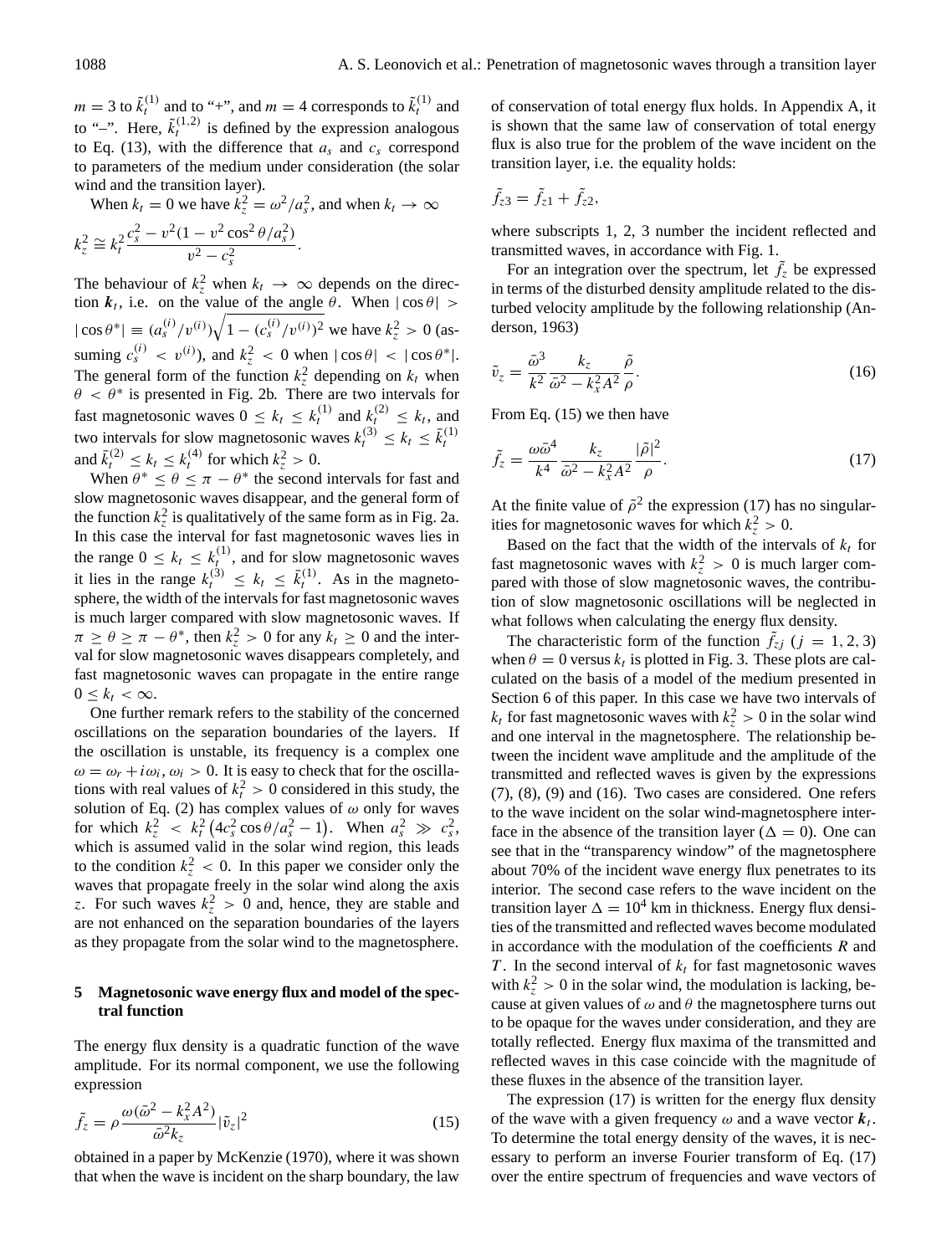

Fig. 3. Typical appearance of the energy flux densities of a monochromatic magnetosonic wave in the solar wind and in the magnetosphere in the sector  $0 \le \theta \le \theta^*$  depending on  $k_t$ . The energy flux densities are numbered: 1 – incident wave; 2 – wave transmitted to the magnetosphere at  $\Delta = 0$  and  $2' - at \Delta = 10^4$ km; 3 – wave reflected from the transition layer at  $\Delta = 0$  and 3' at  $\Delta = 10^4$  km.

the oscillations under consideration. Suppose that the oscillation spectrum is symmetric with respect to a change in the sign of  $\omega$ . The inverse Fourier transform then has the form

$$
f_z = \frac{2}{(2\pi)^{3/2}} \int_0^\infty d\omega \int_0^\pi d\theta \int_0^\infty \tilde{f}_z(k_t, \theta, \omega) k_t dk_t.
$$
 (18)

As follows from Eq. (17), at a fixed value of  $\tilde{\rho}^2$  the integral of Eq. (18) turns out to be divergent. To avoid this, it is necessary to specify the spectrum  $\tilde{\rho}^2$  to ensure the convergence of this integral.

Here we shall use the model spectrum function constructed by Leonovich and Mishin (1999). This function features well the properties of a spectrum of magnetosonic waves observed in the solar wind (Matthaeus and Goldstein , 1982; Goldstein et al., 1995; Marsch and Tu, 1990). These spectra were measured in the solar wind region ahead of the bow shock. It will be assumed, however, that the spectrum of turbulent oscillations in the tail part of the magnetosphere considered here has a structure similar to that used in the cited references. In other words, it will be assumed that the oscillation spectrum is carried by the solar wind stream to the magnetospheric region under consideration without substantially modifying their spectrum.

The expression of the Fourier harmonic of the mean square of amplitude of density oscillations is set by Leonovich and Mishin, (1999)

$$
\tilde{\rho}^2 = C\omega^{-\alpha} k_t^{-2\beta},\tag{19}
$$

#### **Table 1.**

| region<br>(i) | $v^{(i)}$<br>(km/s) | $R^{(i)}$<br>(nT) | $n^{(i)}$<br>$\rm (cm^{-3})$ | $T^{(i)}$<br>$(10^5 K)$ |
|---------------|---------------------|-------------------|------------------------------|-------------------------|
|               | 400                 | 5                 | 5                            | 5.75                    |
| Π             | 200                 | 7.5               | 3                            | 6.6                     |
| Ш             |                     | 10                |                              | 7.2                     |

where  $C$  is a certain amplitude that can be determined by performing an inverse Fourier transform over the entire spectrum of frequencies and wave vectors. The spectral function (19) ensures the convergence of the integral (18) when  $k_t \rightarrow \infty$ ; however, the integral becomes divergent when  $k_t = 0$ . Hence the spectrum (19) should be cut off when  $k_t \rightarrow 0$ . It is known from a paper by Matthaeus and Goldstein (1982) that there exists a maximum correlation scale  $\hat{l}$  associated with the inhomogeneous structure of the solar wind. For magnetic field oscillations, it is  $\hat{l} = 1.12 \times 10^6$ km. This scale may be thought of as being maximal for magnetosonic oscillations, and the oscillation spectrum (19) must then be bounded below by a minimum value of  $\hat{k}_t = 2\pi/\hat{l}$ . Correspondingly, it is also possible to introduce a minimum oscillation frequency  $\hat{\omega} = \hat{k}_t v^{(1)}$  bounding the oscillation frequency spectrum below.

Allowance must also be made for the presence in the oscillation spectrum of "transparency windows" taken up in Sect. 4. The amplitude  $C$  in the spectral function (19) meeting these requirements has the form

$$
C = \langle \rho_1^2 \rangle \Phi(\mathbf{k}_t, \omega) \tilde{C}, \qquad (20)
$$

where  $\langle \rho_1^2 \rangle$  is the mean square of the density oscillation amplitude of the waves incident on the transition layer, and  $\Phi(k_t, \omega)$  is the filter that takes into account the typical cutoff scale of the spectrum and the presence of "transparency windows" (see Leonovich and Mishin, 1999). The normalizing factor is chosen such that

$$
\frac{2\tilde{C}}{(2\pi)^{3/2}}\int_{0}^{\infty}\omega^{-\alpha}d\omega\int_{0}^{\infty}\Phi(\mathbf{k}_{t},\omega)\mathbf{k}_{t}^{-2\beta+1}d\mathbf{k}_{t}=1.
$$

#### **6 Results of numerical calculation and discussion**

We now carry out numerically an inverse Fourier transform Eq. (18) using for  $\tilde{\rho}^2$  the model expression (19) with the amplitude (20). To accomplish this, it is necessary to specify parameters of the medium. For the magnetosheath (region I), we employ parameters averaged over many observations. For the transition layer (region II) and the magnetosphere (region III), we pick parameters balanced out with solar wind parameters according to condition (1). The above parameters are presented in the Table 1.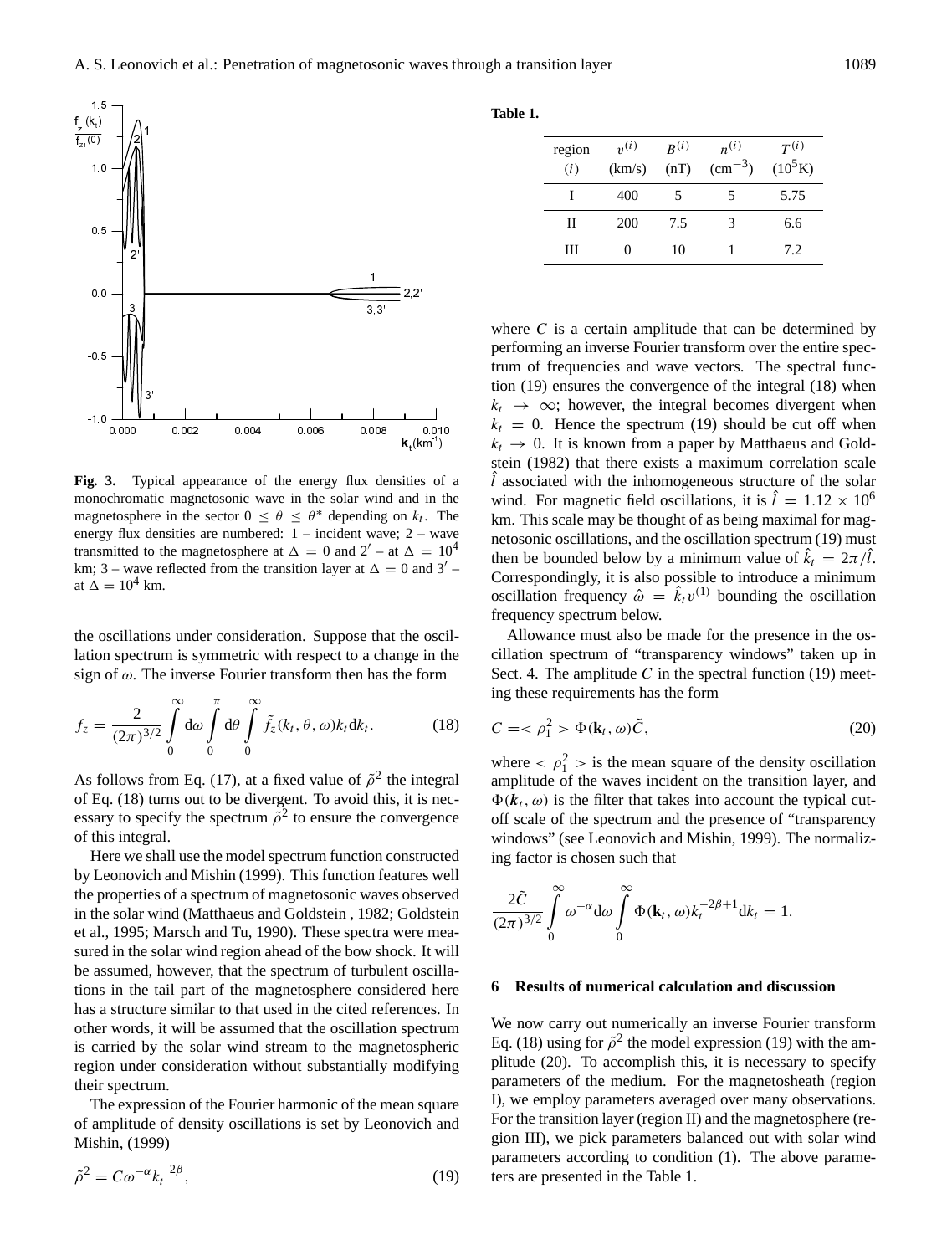It is necessary to specify, in addition to equilibrium parameters, the mean amplitude of density oscillations associated with magnetosonic waves in the solar wind,  $\langle |\rho_1| \rangle$ . According to observations, the density oscillation amplitude of solar wind plasma makes up 20%–50% (Matthaeus and Goldstein, 1982; Goldstein et al., 1995) of its mean value. For the mean oscillation amplitude, we choose the value  $<$  |n<sub>1</sub>| > = 1 cm<sup>-3</sup>, which makes up 20% of the mean density  $n^I = 5$  cm<sup>-3</sup>. The mean value of the oscillation density amplitude is defined as  $|p_1| \geq -2$   $|n_1| \geq m_p$ , where  $m_p$ is the mass of a proton.

Our chosen model neglects the finite size of the magnetosphere. To take this into account, we define the "geoeffective" oscillation energy flux such that, when taking the integral (18) around the variable  $k_t$  in the magnetosphere, we will use the quantity  $\hat{k}_t = 2\pi/l$  as the lower limit, where l is the typical largest size of the magnetospheric tail. It is known that the value of l varies through a significant range. According to Cowley (1992) and Mishin et al. (2000), early in the substorm growth phase the effective tail length is  $l \approx 30 R_E$ (where  $R_E$  is the Earth's radius). Within the course of the substorm growth phase the tail length increases and reaches, by the time of breakup, a value close to the correlation scale of solar wind inhomogeneities,  $l \sim \hat{l} \approx 10^6$  km. Thus, while at the beginning of the growth phase the "geoeffective" energy flux of the waves constitutes only a portion of the total flux capable of penetrating the magnetosphere's interior, at the end of this phase the entire flux penetrating the magnetosphere becomes "geoeffective".

"Geoeffective" energy flux densities are plotted in Fig. 4 (three curves at the bottom, and the vertical axis  $f_{z3}$  at the left). Flux densities are given for four different values of the transition layer thickness,  $\Delta = 0$ ,  $10^4$ ,  $2 \times 10^4$  km. For comparison, the figure shows the energy density flux of the waves incident on the transition layer from the solar wind (the upper horizontal line  $f_z = 9.8 \text{ W/km}^2$ . One can see that at the beginning of the growth phase ( $l \approx 30R_E$ ) the "geoeffective" energy flux density makes up 1–2% of the energy flux density of the incident waves. By the end of this phase it reaches values from 20% (for  $\Delta = 2 \times 10^4$  km) to 40% (for  $\Delta = 0$ ) of the flux density of the incident waves. Hence the presence of the transition layer does not drastically affect the value of the wave energy flux to the magnetosphere. As the layer thickness varies from  $\Delta = 0$  to  $\Delta = 2 \times 10^4$  km, the flux  $f_{z3}$  decreases by a factor of 2. So, the main results obtained by Leonovich and Mishin (1999) are not drastically changed. This is because the main contribution to the energy flux is made by the longest-wave oscillation harmonics, for which  $k_z^{\text{II}}\Delta \ll 1$ , i.e. the transition layer for them is thin.

Hence, it follows that our obtained results differ essentially from those reported by Verzariu (1973) and Wolfe and Kaufmann (1975), where the energy flux of magnetosonic waves penetrating deep into the magnetosphere is estimated at a level of 1–2% of the flux incident on the magnetosphere from the solar wind. Specifically, such a difference is not caused by taking into account the transition layer with two sharp boundaries – the presence of the transition layer reduces the



**Fig. 4.** Dependence of the total "geoeffective" energy flux density of the magnetosonic waves penetrating into the magnetosphere (curves 1–3 and the vertical axis  $f_{z3}$  at the left) on the magnetospheric tail length  $-l$ . The numbered curves correspond to the transition layer thickness:  $1 - \Delta = 0$ ;  $2 - \Delta = 10^4$  km;  $3 - \Delta = 2 \times 10^4$ km. The energy density level of the waves incident on the transition layer  $f_{z3} \simeq 9.8 \text{ W/km}^2$  is shown at the top.

Curves 4–6 (and the vertical axis  $F_{z3}$  at the right) represent the integral (throughout the entire lateral surface of the magnetosphere) "geoeffective" wave energy flux for the same values of the thickness  $\Delta$  as in plots 1–3 (correspondence 4  $\longleftrightarrow$  1, 5  $\longleftrightarrow$  2, 6  $\longleftrightarrow$  3).

magnetosonic wave flux penetrating into the magnetosphere. We anticipate that this difference is due to two factors.

The first factor implies that the energy flux of magnetosonic waves from the solar wind to the magnetosphere was estimated by Verzariu (1973) and Wolfe and Kaufmann (1975) for the subsonic regime of flow around the magnetosphere. This is quite true for the dayside part of the magnetopause that was treated in the above references. In this paper, regarding the tail region of the magnetosphere, we consider the plasma stream propagating with respect to the magnetosphere with a supersonic speed. This difference leads to the fact that the relative value of the "transparency window" in the case of a supersonic stream is several times larger when compared with the subsonic stream. Accordingly, the part of the wave energy flux that propagated into the magnetosphere increases proportionally with it. According to McKenzie (1970), this difference at the transition from the subsonic regime of flow to the supersonic regime corresponds to an increase in the sector of incidence angles of the waves having a relatively large transmission coefficient (see Figs. 4a and b in the cited reference).

The second factor implies that Verzariu (1973) and Wolfe and Kaufmann (1975) assumed that the energy flux of the magnetosonic waves incident on the magnetosphere is uniformly distributed in all incidence angles. However, as is evident from Sect. 4 of this paper, with a given wave fre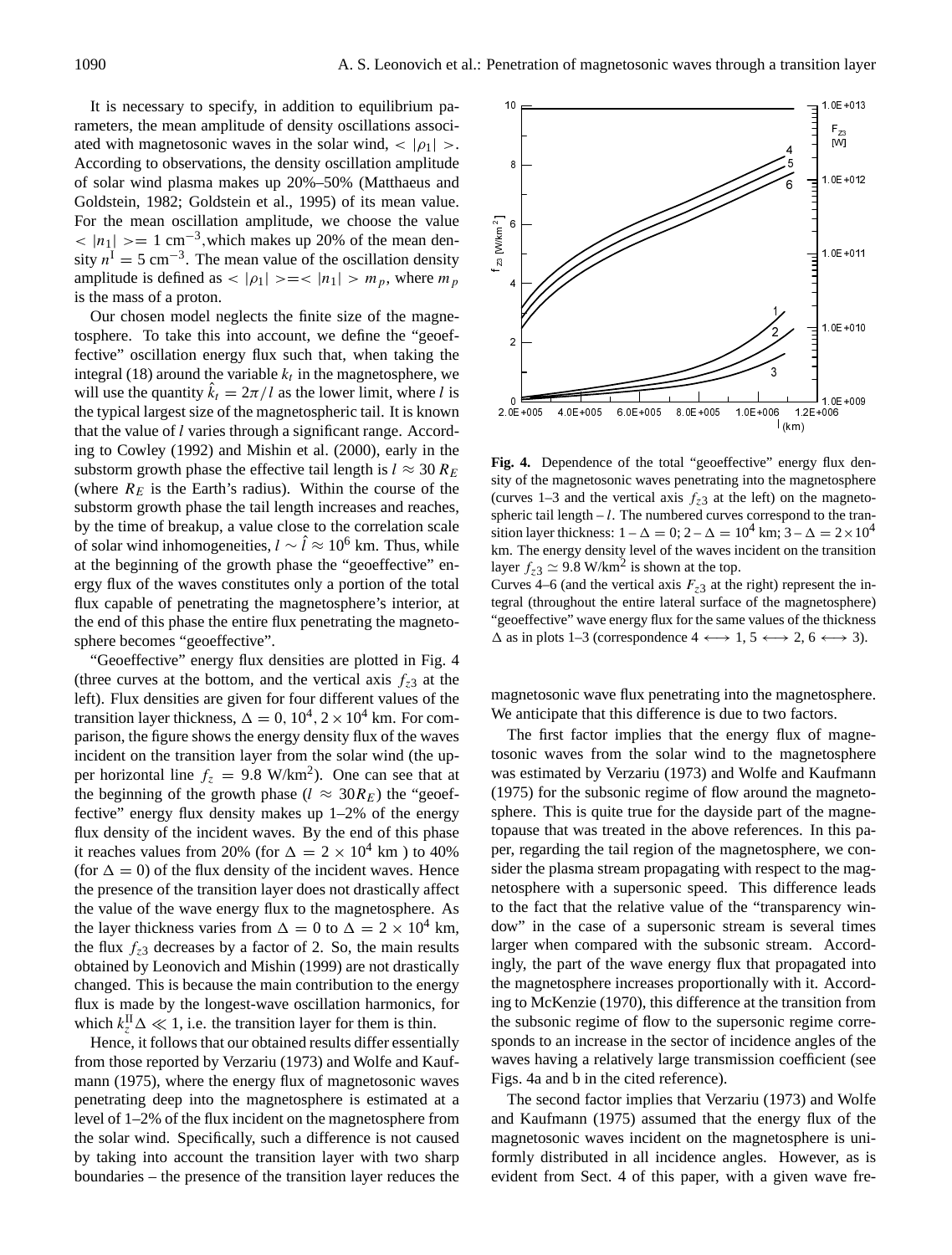quency  $\omega$ , in the solar wind there is a range of values of  $\bar{k}_t^{(1)} < k_t < \bar{k}_t^{(2)}$  at which magnetosonic waves cannot propagate along the axis  $z$ . The flow of monochromatic waves consists of two parts: waves with  $k_t \leq k_t^{(1)}$ , and waves with  $k_t \geq k_t^{(2)}$ . As follows from the reasoning presented in Sect. 5, most of the energy flux of magnetosonic oscillations of the solar wind is concentrated in the range of small values of  $k_t$ . It is for such oscillations that there is a "transparency window"  $k_t \leq \tilde{k}_t^{(1)}$ , leading to the fact that up to 40% of the wave energy flux penetrate from the solar wind into the magnetosphere.

Figure 4 also plots the total energy flux penetrating the magnetosphere through its lateral surface (the upper four curves and the vertical axis  $F_{z3}$  at the right). The magnetosphere in this case is represented as a cylinder of radius  $R = 16 R_E$  and length l. In the early stage of the substorm growth phase the "geoeffective" energy flux is (1–  $2) \times 10^{10}$  J/s and reaches values from  $1.5 \times 10^{12}$  J/s (for  $\Delta = 2 \times 10^4$ ) to  $3 \times 10^{12}$  J/s (for  $\Delta = 0$ ) at the end of this phase. This energy flux is quite sufficient for sustaining a stationary magnetospheric convection (according to estimates made by Axford (1964), the required mean energy flux is  $10^{11}$  J/s).

On the basis of the above calculations it is possible to estimate the total energy input to the magnetosphere with the "geoeffective" flux during a time interval of the order of the time of the substorm growth phase,  $\Delta t \approx 3 \times 10^3$  s. In order for such an estimate to be made, it is necessary to specify the law of variation of the tail length from  $l = l_{\text{min}} \approx 30 R_E$  to  $l = l_{\text{max}}$ , where the correlation scale of the solar wind inhomogeneities  $\hat{l}$  may be used as  $l_{\text{max}}$ . We take the following model for the tail length dynamics

$$
l = l_{\min} + \left(\frac{t}{\Delta t}\right)^{\gamma} \Delta l,\tag{21}
$$

where  $\Delta l = l_{\text{max}} - l_{\text{min}}$ . The total energy input to the magnetosphere for the time  $\Delta t$  with the "geoeffective" flux is

$$
W = 2\pi R \int_{0}^{\Delta t} F_{z3}(l(t))l(t)dt =
$$
  

$$
2\pi R \int_{l_{\text{min}}}^{l_{\text{max}}} F_{z3}(l) \left(\frac{dl}{dt}\right)^{-1} ldl.
$$

From (21) we have

$$
\frac{\mathrm{d}l}{\mathrm{d}t} = \gamma \left( \frac{l - l_{\min}}{\Delta l} \right)^{(\gamma - 1)/\gamma} \frac{\Delta l}{\Delta t}.
$$

A substantial role in our estimate is played by the index of intense growth of the tail,  $\gamma$ . As shown by Mishin et al. (1996), different scenarios for growth of the effective tail length, both slow ( $\gamma$  < 1) and fast ( $\gamma$  > 1), can be realized in different substorm events. In this connection, we have constructed the dependences of  $W(\gamma)$  in the range  $0.5 \leq \gamma \leq 5$ , Fig. 5.



**Fig. 5.** Dependence of the total energy W supplied into the magnetosphere with the "geoeffective" energy flux during the time  $\Delta t = 3 \times 10^3$  s on the growth intensity index of the tail  $\gamma$  in the model Eq. (21). Curve numbers correspond to different thicknesses of the transition layer:  $1 - \Delta = 0$ ,  $2 - \Delta = 10^4$  km, 3 –  $\Delta = 2 \times 10^4$  km.

With an increase in  $\gamma$ , the total energy input to the magnetosphere decreases. The reason is that a maximum wave energy flux enters into the magnetosphere when the magnetospheric tail length is at its maximum. With a slow growth rate of the tail ( $\gamma$  < 1), the magnetosphere remains in a state with maximum tail length during a long time interval, and hence, during  $\Delta t$  it receives more energy than in the case of a fast tail growth ( $\gamma > 1$ ). For comparison, this figure also shows the level of energy released during a moderate substorm (W  $\sim 10^{15}$ J). It is evident that in some scenarios for growth of the magnetospheric tail, the "geoeffective" energy input to the magnetosphere exceeds this level.

The dayside magnetosphere, disregarded in our paper, can make an additional contribution to the total wave energy flux comparable with the energy flux through the lateral surface.

#### **7 Conclusions**

We now summarize the main results of this study:

- 1. We have determined the transmission and reflection coefficients of magnetosonic waves in solving the problem of their transmission from the solar wind to the magnetosphere through the transition layer.
- 2. It has been shown that eigenmodes of magnetosonic oscillations exist in the transition layer, and they attenuate due to the escape of a portion of their energy to the solar wind and the magnetosphere.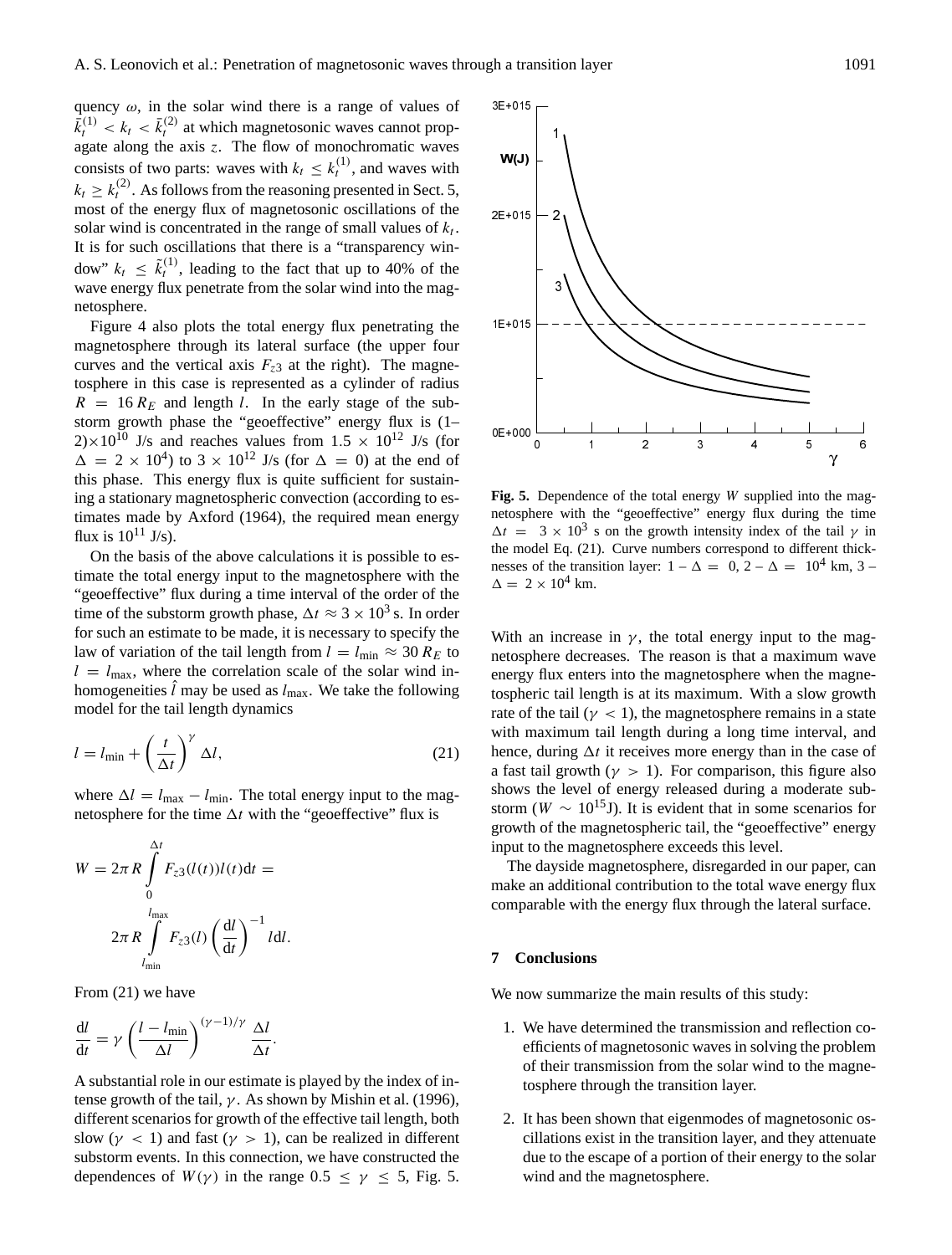- 3. Using the model expression for the spectrum of solar wind oscillations we have carried out calculations of the "geoeffective" energy flux penetrating the magnetosphere. It has been shown that the magnitude of this flux is sufficient for sustaining a stationary magnetospheric convection.
- 4. An estimate was made of the total energy transferred to the magnetosphere by the "geoeffective" flux of magnetosonic waves during a time interval of the order of the time of the substorm growth phase. It has been shown that this energy is quite comparable with the moderate substorm energetics.

#### **Appendix A Conservation of the energy flux**

We use for  $\tilde{f}_{z2}$  and  $\tilde{f}_{z3}$  the expression (15), in which  $\tilde{v}_{z2}^2 =$  $|R|^2 \tilde{v}_{z_1}^2$ ,  $k_{z_2}^I = -k_{z_1}^I$  for  $\tilde{f}_{z_2}$  and  $\tilde{v}_{z_3}^2 = |T|^2 \tilde{v}_{z_1}^2$  for  $\tilde{f}_{z_3}$ , where R and T are defined by the expressions  $(8)$  and  $(9)$ . We have

$$
\tilde{f}_{z3} - \tilde{f}_{z2} = \omega \left[ \frac{\rho^{\text{III}}}{k_z^{\text{III}}} \frac{\bar{\omega}^{\text{III}^2} - k_x^2 A^{\text{III}^2}}{\bar{\omega}^{\text{III}^2}} |T|^2 + \frac{\rho^I}{k_z^I} \frac{\bar{\omega}^{I^2} - k_x^2 A^{I^2}}{\bar{\omega}^{I^2}} |R|^2 \right] \tilde{v}_{z1}^2.
$$

It can be shown that

$$
|R|^2 = 1 - \frac{\bar{\omega}^{12}}{\bar{\omega}^{III^2}} Z_1 Z_2 |T|^2.
$$

Then

$$
\tilde{f}_{z3} - \tilde{f}_{z2} = \omega \frac{\rho^{\mathrm{I}}}{k_z^{\mathrm{I}}} \frac{\bar{\omega}^{\mathrm{I}^2} - k_x^2 A^{\mathrm{I}^2}}{\bar{\omega}^{\mathrm{I}^2}} \tilde{v}_{z1}^2 = \tilde{f}_{z1},
$$

i.e. conservation of the incident wave energy flux occurs.

*Acknowledgements.* We are grateful to V.G. Mikhalkovsky for his assistance in preparing the English version of the manuscript.

This work is partially supported by the grants of Russian Foundation for Basic Research (RFBR No 02-05-39020) and National Scientific Foundation of China (NSFC No 40025413).

Topical Editor G. Chanteur thanks J. de Keyser and another referee for their help in evaluating this paper.

#### **References**

- Akasofu S.-I., Hones, Jr., E. W., Bame, S. J., Asbridge, J. R., and Lui, A. T: Magnetotail and boundary layer plasmas at a geocentric distance of  $\sim$ 18 $R_E$ : Vela 5 and 6 observation, J. Geophys. Res., 78, 7257–7274, 1973.
- Anderson, J. E.: Magnetohydrodynamic shock waves, 297 pp., M.I.T. Press, Cambridge, 1963.
- Axford, W. I.: Viscous interaction between the solar wind and the Earth's magnetosphere, Planet. Space Sci., 12, 45–53, 1964.
- Belmont, G. and Rezeau, L.: Magnetopause reconnection induced by magnetosheath Hall-MHD fluctuations, J. Geophys. Res., 106, 10 751–10 760, 2001.
- Brekhovskikh, L. M.: Waves in layered media, 323 pp., Academic Press, N.Y., 1980.
- Cowley, S. W. H.: The role and location of magnetic reconnection in the geomagnetic tail during substorms, Proceedings of ICS-1, 401–404, ESA SP-335, 1992.
- De Keyser, J., Roth, M., Reberac, F., Rezeau, L., and Belmont, G.: Resonant amplification of MHD waves in realistic subsolar magnetopause configurations, J. Geophys. Res., 104, 2399– 2409, 1999.
- De Keyser, J. and Cadez, V.: Excitation of low-frequency fluctuations at the magnetopause by intermittent broadband magnetosheath waves, J. Geophys. Res., 106, 29 467–29 477, 2001.
- Farrugia, C. J., Gratton, F. T., Contin, J., Cocheci, C. C., Arnoldy, R. L., Ogilvie, K. W., Lepping, R. P., Zastenker, G. N., Nozdrachev, M. N., Fedoriv, A., Sauvad, J.-A., Steinberg, J. T., and Rostoker, G.: Coordinated Wind, Interball/tail, and ground observations of Kelvin-Helmholtz waves at the near-tail, equatorial magnetopuse at dusk: January 11, 1997, J. Geophys. Res., 105, 7639–7669, 2000.
- Goldstein, M. L., Roberts, D. A., and Matthaeus, W. H.: Magnetohydrodynamic turbulence in the solar wind, Ann. Rev. Astron. Astrophys., 33, 283–325, 1995.
- Greifinger, P.: Ionospheric propagation of oblique hydromagnetic plane waves at micropulsation frequencies, J. Geophys. Res., 77, 2377–2391, 1972.
- Lee, L. C., Albano, R. K., and Kan, J. R.: Kelvin-Helmholtz instability in the magnetopause boundary layer region, J. Geophys. Res., 86, 54–58, 1981.
- Leonovich, A. S. and Mazur, V. A.: An electromagnetic field, induced in the ionosphere and atmosphere by low-frequency Alfvén oscillations of the magnetosphere: general theory, Planet. Space Sci., 39, 529–546, 1991.
- Leonovich, A. S. and Mishin, V. V.: An energy flux of magnetosonic waves from the solar wind into magnetosphere, (in Russian), Geomagnetizm i aeronomiya, 39, 52–58, 1999.
- Leonovich, A. S.: A theory of field line resonance in a dipole-like axisymmetric magnetosphere, J. Geophys. Res., 106, 25 803– 25 812, 2001a.
- Leonovich, A. S. and Mazur, V. A.: On the spectrum of magnetosonic eigenoscillations of an axisymmetric magnetosphere, J. Geophys. Res., 106, 3919–3928, 2001b.
- Mann, I. R., Wright, A. N., Mills, K. J., and Nakariakov, V. N.: Excitation of magnetospheric waveguide modes by magnetosheath flows, J. Geophys. Res., 104, 333–353, 1999.
- Marsh, E. and Tu, C.-Y.: Spectral and spatial evolution of compressive turbulence in the inner solar wind, J. Geophys. Res., 95A, 11 945–11 956, 1990.
- Matthaeus, W. H. and Goldstein, M. L.: Measurement of the rugged invariants of magnetohydrodynamics turbulence in the solar wind, J. Geopys. Res., 87A, 6011–6028, 1982.
- McKenzie, J. F.: Hydromagnetic wave interaction with the magnetopause and the bow shock, Planet. Space Sci., 18, 1–23, 1970.
- Mishin, V. V.: About wave energy flow into the magnetosphere under action of the solar wind pressure oscillations, Issledovaniya po geomagnetizmu aeronomii i fizike Solntsa, 104, 182–185, 1996.
- Mishin, V. M., Russell, C. T., Bazarzhapov, A. D., and Saifutdinova, T. I.: Study of weak substorms observed during December 8, 1990, Geospace Environment Modelling campaign: timing of different types of substorm onsets, J. Geophys. Res., 105, 23 263–23 276, 2000.
- Rezeau, L. and Belmont, G.: Magnetic turbulence at the